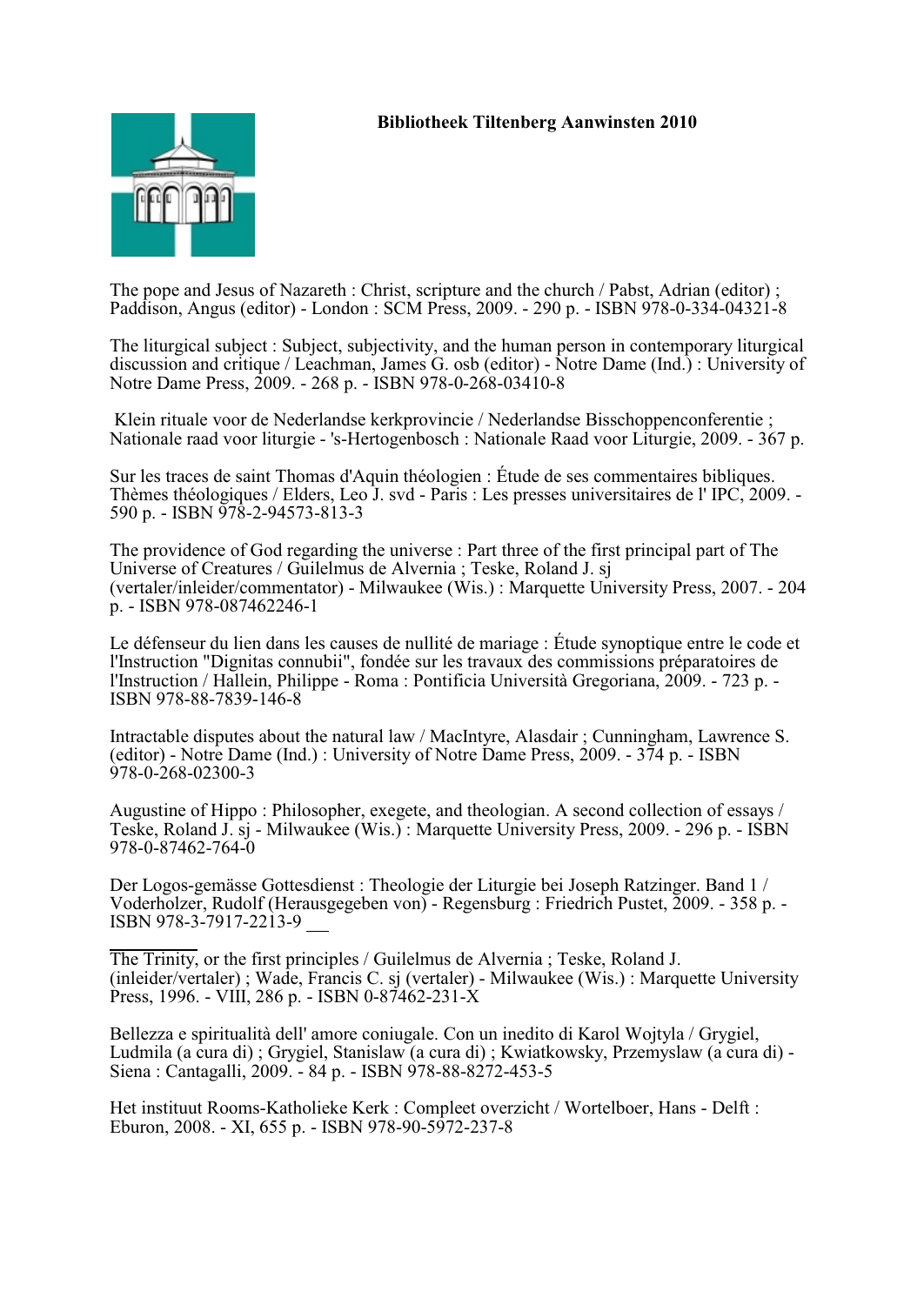

Dom Lambert Beauduin (1873-1960), Stichter van Chevetogne, Voorloper met een wijde blik / Mortiau, Jacques ; Loonbeek, Raymond - Nijmegen : Valkhof Pers ; Chevetogne : Éditions de Chevetogne, 2009. - 280 p. - ISBN 978 90 5625 289 2

Van roomsche zegeningen en paapsche stoutigheden : De geschiedenis van het bisdom van 's-Hertogenbosch 1559-2009 / Peijnenburg, Johannes W.M. - Nijmegen : Valkhof Pers, 2009. - 392 p. - ISBN 978 90 5625 308 0

The legend of the middle ages : Philosophical explorations of medieval christianity, judaism, and islam / Brague, Rémi - Chicago/London : University of Chicago Press, 2009. - XI, 287 p. - ISBN 978-0-226-07080-3

Student Professor Papst : Joseph Ratzinger an der Universität / Valente, Gianni - Augsburg : Sankt Ulrich Verlag, 2009. - 207 p. - ISBN 978-3-86744-081-2

Studien zum ökumenischen Konzil : Definitionen und Begriffe, Tagebücher und Augustinus-Rezeption / Sieben, Hermann Josef - Paderborn/München/Wien/Zürich : Ferdinand Schöningh, 2010. - 281 p. - ISBN 978-3-506-76879-7

Anstosz und Aufbruch : Zur Rezeption der Regensburger Rede Papst Benedikts XVI bei Christen und Muslimen / Luthe, Heinz Otto (Herausgegeben von) ; Walbiner, Carsten-Michael (Herausgegeben von) - Bochum : Dr. Dieter Winkler, 2008. - 130 p. - ISBN 978-3-8911-105-7

God's battalions : The case for the crusades / Stark, Rodney - New York : Harper One, 2009. - 276 p. - ISBN 978-0-06-158361-5

The epistle to the Romans / Moo, Douglas J. - Grand Rapids/Cambridge U.K. : William B. Eerdmans Publishing Company, 1996. - XXV, 1012 p. - ISBN 978-0-8028-2317-5

The restoration and organic development of the roman rite / Dobszay, László (editor) - London/New York : T&T Clark International, 2010. - 277 p. - ISBN 978-0-567-03386-4

Bisschop Gijsen, profeet in eigen land : Een journalistiek verslag van 21 jaar kerkgeschiedenis in Limburg 1972-1993 / Crouzen, Bert - s.l. : Mooi Limburgs Boekenfonds, 2009. - 156 p. - ISBN 978-90-8596-061-4

Joseph : Une image de la paternité dans l' Occident médiéval / Payan, Paul - Paris : Flammarion (Aubier), 2006. - 476 p. - ISBN 2-70072343-0

De stoel van Petrus : Achter de schermen van het Vaticaan / Demyttenaere, Bart - Leuven : van Halewyck ; Kampen/Amsterdam : Ten Have, 2009. - 368 p. - ISBN 978 90 79001 18 7

The way toward wisdom : An interdisciplinary and intercultural introduction to metaphysics / Ashley, Benedict M. op - Notre Dame (Ind.) : University of Notre Dame Press, 2009. - 617 p. - ISBN 978-00268-02035-4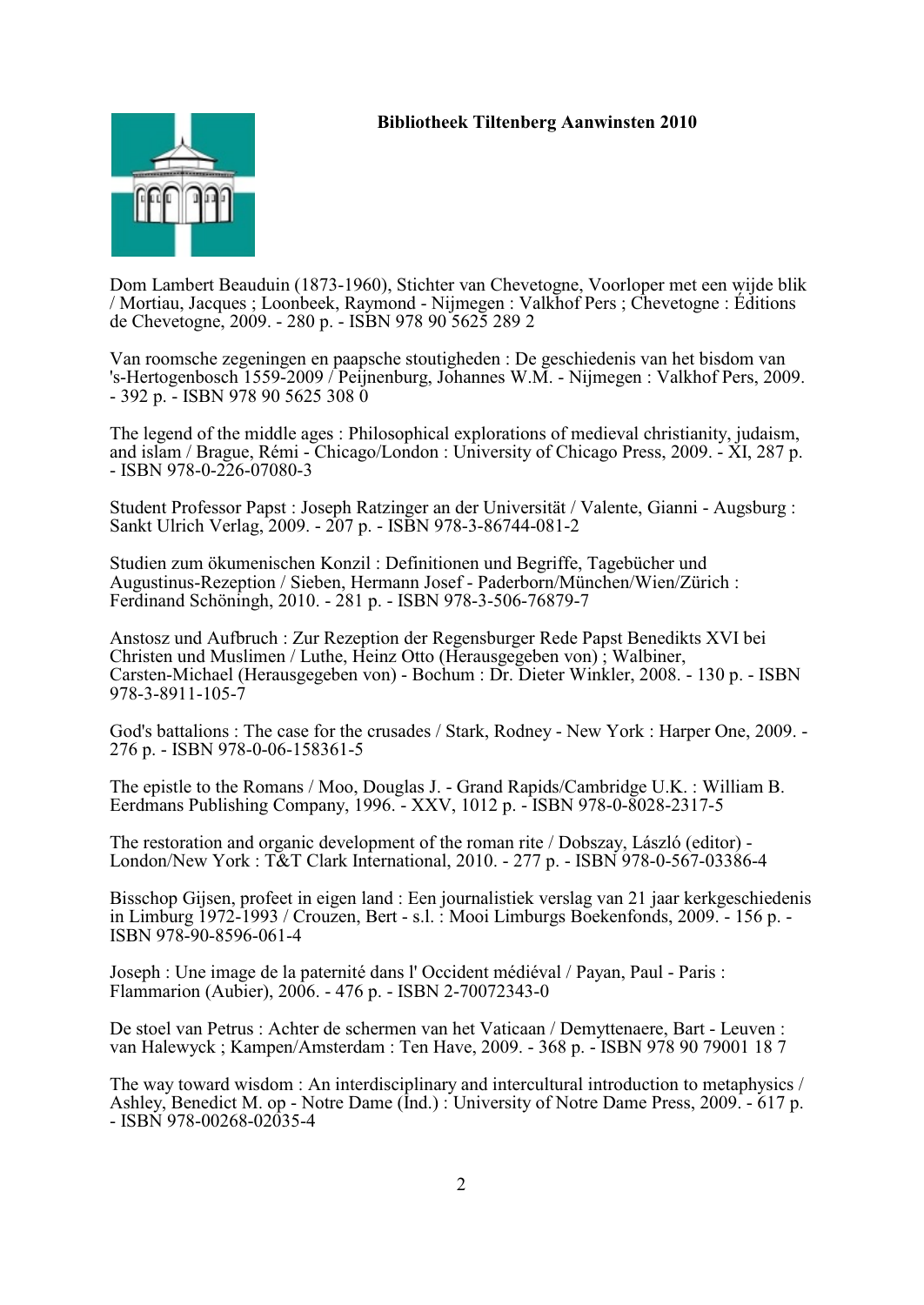

Un nouvel âge de la théologie? 1965-1980 / Avon, Dominique (Sous la direction de) ; Fourcade, Michel (Sous la direction de) - Paris : Karthala, 2009. - 423 p. - ISBN 978-2-8111-0278-4

Quaestiones polemica epistulae / Hieronymus van Praag ; Smahel, Frantisek (editor) ; Silagi, Gabriël (editor) - Turnhout : Brepols Publishers, 2010. - 308 p. - (Corpus christianorum. Continuatio mediaevalis; 222). - ISBN 978-2-503-52920-2

The Westminster handbook of medieval theology / Ginther, James R. - Louisville (Ky.) : Westminster John Knox Press, 2009. - 207 p. - ISBN 978-0-664-22397-7

God liefhebben / Bernardus Claraevallensis ; Hunink, Vincent (vertaler) ; Verbaal, Wim (inleider) - Kampen : Kok, 2010. - 93 p. - ISBN 978 90 435 1770 6

Die Botschaft des Paulus vom Papst ausgelegt / Benedictus XVI - Stuttgart : Katholisches Bibelwerk, 2009. - 220 p. - ISBN 978-3-460-32099-4

De ziel / Aristoteles ; Schomakers, Ben (vertaler/inleider/commentator) - Leende : Damon, 2000. - 520 p. - ISBN 90 5573 128 5

Gabe der Gegenwart : Theologie und Dichtung der Eucharistie bei Thomas von Aquin / Tück, Jan-Heiner - Freiburg/Basel/Wien : Herder, 2009. - 406 p. - ISBN 978-3-451-29887-5

De locis theologicis / Melchior Cano op ; Belda Plans, Juan (editor) - Madrid : Biblioteca de autores cristianos, 2006. - 927 p. - ISBN 978-84-7914-866-9

Zweites Vatikanum : vergessene Anstösse, gegenwärtige Fortschreibungen / Wassilowsky, Günther (editor) ; Lehmann, Karl ; Damberg, Wilhelm ; Henrici, Peter sj ; Hoping, Helmut ; Sander, Hans-Joachim ; Siebenrock, Roman A. ; Walter, Peter ; Wenz, Gunther - Freiburg im Breisgau : Herder, 2004. - 206 p. - ISBN 3-451-02207-9

Figure moderne della teologia nei secoli XV-XVII / Biffi, Inos (editor) ; Marabelli, Costante (editor) - Milano : Jaca Book, 2007. - xvii, 267 p. - ISBN 978-88-16-30439-0

La teologia dal XV al XVII secolo. Metodi e prospettive / Biffi, Inos (editor) ; Marabelli, Costante (editor) - Milano : Jaca Book, 2000. - xvi, 162 p. - ISBN 88-16-95111-7

Voor een missionaire Kerk. Opstellen bij gelegenheid van het 12,5 jarig bestaan van het Grootseminarie van het bisdom Haarlem-Amsterdam / Vijgen, Jörgen (onder redactie van) ; Putter, Bart J. (onder redactie van), 2010. - 163 p. - (Tiltenberg Studies; 5). - ISBN 978-1-4452-6955-9

Zum Begriff der Unendlichkeit im abendländischen Denken. Unendlichtkeit Gottes und Unendlichtkeit der Welt / Enders, Markus - Hamburg : Dr. Kovac Verlag, 2009. - 203 p. - (Boethiana. Forschungsergebnisse zur Philosophie; 86). - ISBN 978-3-8300-3961-7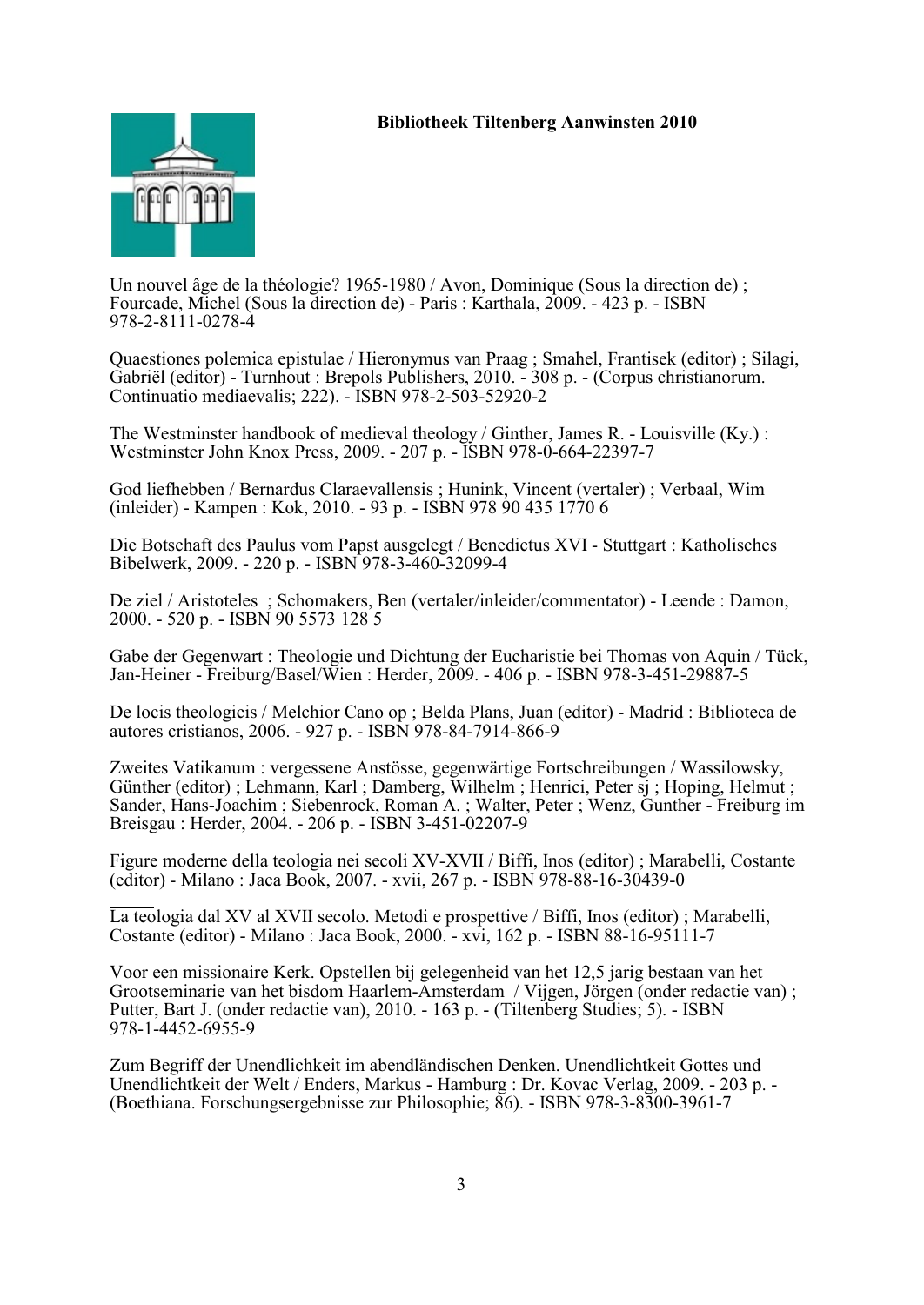

Doing theology / Wicks, Jared sj - New Jersey : Paulist Press, 2009. - 292 p. - ISBN 978-0-8091-4564-5

Der Petrus Report : der Felsen der Kirche in neuem Licht / Thiede, Carsten Peter - Augsburg : Sankt-Ulrich-Verlag, 2002. - 183 p. - ISBN 3-929246-85-6

Paulus : Schwert des Glaubens - Märtyrer Christi / Thiede, Carsten Peter - Augsburg : Sankt-Ulrich-Verlag, 2004. - 192 p. - ISBN 3-936484-39-2

From Trent to Vatican II. Historical and theological investigations / Bulman, Raymond F. (editor) ; Parrella, Frederick J. (editor) ; Raitt, Jill (voorwoord) - Oxford : Oxford University Press, 2006. - xix, 344 p. - ISBN 978-0-19-517806-7

"Ubi Petrus, ibi Ecclesia": Sui "sentieri" del Concilio Vaticano II. Miscellanea offferta a S>S> Benedetto XVI in occasione del suo 80 genetliaco / Sodi, Manlio (editor) - Roma : LAS, 2007. - 795 p. - ISBN 88-213-0641-0

Nuovi studi aristotelici : IV/1 L'influenza di Aristotele : Antichità, medioevo e rinascimento / Berti, Enrico - Brescia : Morcelliana, 2009. - 377 p. - ISBN 978-88-372-2370-0

Deux commentaires sur le livre de Ruth / Rabanus Maurus ; Claudius Taurinensis ; Colvener, G. (tekstbezorger) ; Douglas, I.M. (tekstbezorger) ; Monat, Pierre (inleider/vertaler/commentator) - Paris : Cerf, 2009. - 287 p. - (Sources chrétiennes; 533). - ISBN 978-2-204-09181-7

Office de Saint Victor : Prologue à l'antiphonaire. Lettre 398 / Bernardus Claraevallensis ; Maître, Claire (tekstbezorger) ; Lenaerts-Lachapelle, Esther (vertaler) - Paris : Cerf, 2009. - 310, XIV p. - (Sources chrétiennes; 527). - ISBN 978-2-204-09009-4

Lecturae super Pauli epistolas / Petrus Iohannis Olivi ; Boureau, Alain (a cura di) - Turnhout : Brepols Publishers, 2010. - 252 p. - (Corpus christianorum. Continuatio mediaevalis; 233). - ISBN 978-2-503-53344-5

The academic sermons / Thomas Aquinas ; Hoogland, Mark-Robin c.p. (vertaler) - Washington, D.C. : The Catholic University of America Press, 2010. - 358 p. - ISBN 978-0-8132-1728-4

Opera Latina 33: 7-9: Annis 1274-1276 Composita / Raimundus Lullus ; Medina, Jaume - Turnhout : Brepols Publishers, 2009. -  $XX + 613$  p. - (Corpus christianorum. Continuatio mediaevalis; 215). - ISBN 978-2-503-532554

New perspectives on Aristotle's De caelo / Bowen, Alan C. (editor) ; Wildberg, Christian (editor) - Leiden/Boston : Brill, 2009. - 320 p. - ISBN 978 90 04 17376 7

Van rubriekenjager tot wetenschappelijk grensganger : Wordingsgeschiedenis van de liturgiewetenschap (1900-1967) aan de katholieke theologische opleidingen in Nederland in zes portretten / Versnel-Mergaerts, Petra J. - Groningen : Instituut voor Christelijk Cultureel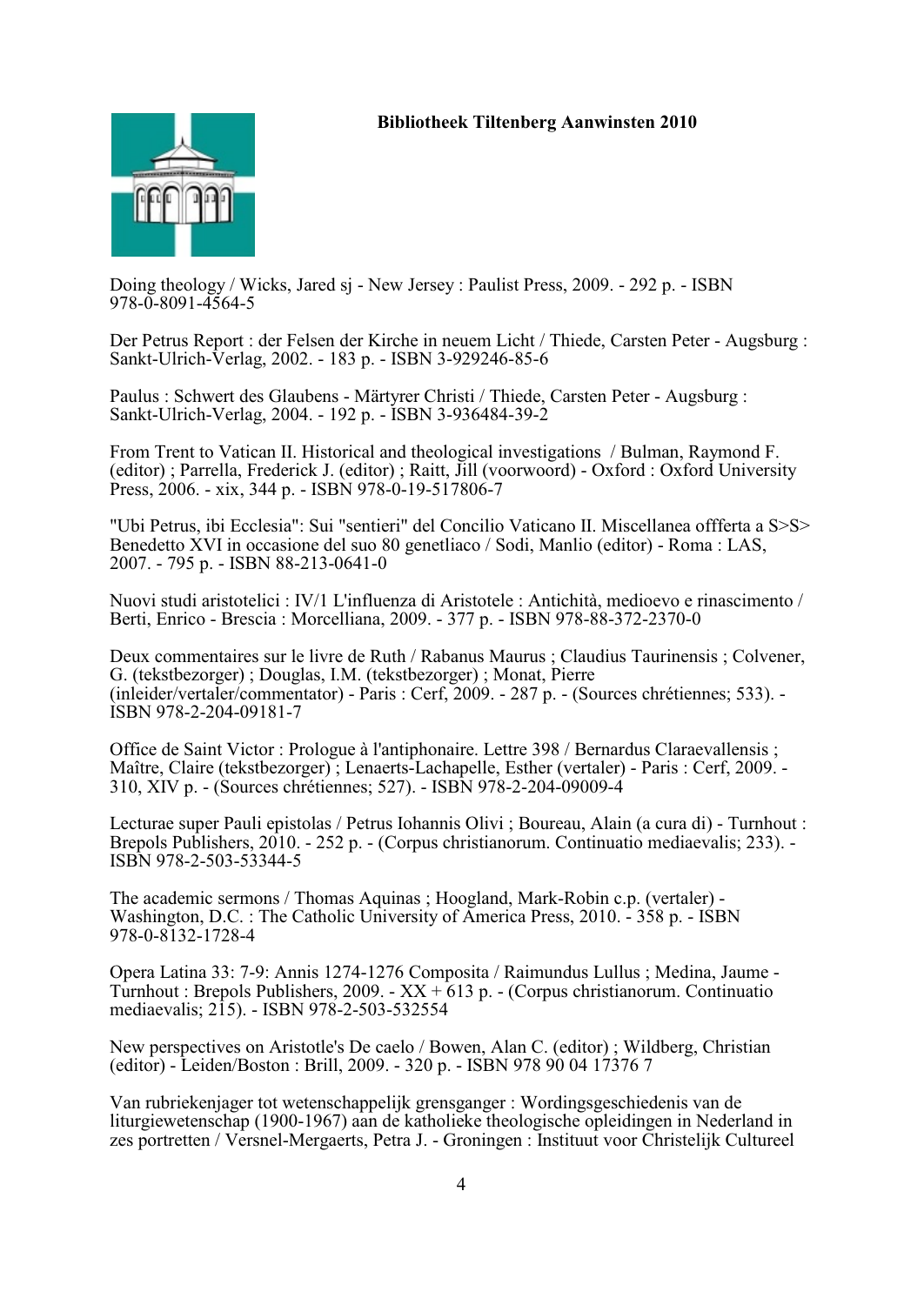

Erfgoed R.U.G. ; Tilburg : Instituut voor Liturgische en Rituele Studies Univ. Tilburg, 2009. - 504 p. - ISBN 978-90-367-4058-6

The gospel according to Luke X-XXIV / Fitzmyer, Joseph A. sj (inleider/vertaler/commentator) - New Haven & London : Yale University Press, 2005. - XXXVI; 841-1642 p. - (The Anchor Bible; 28A). - ISBN 978-0-300-13981-5

The gospel according to Luke I-IX / Fitzmyer, Joseph A. sj (inleider/vertaler/commentator) - New Haven & London : Yale University Press, 2009. - XXVI; 1-837 p. - (The Anchor Bible; 28). - ISBN 978-0-300-13980-8

La nuova razionalità XIII secolo. Figure del pensiero medievale. Vol. IV / Biffi, Inos ; Brams, Jozef ; Hayoun, Maurice-Ruben ; Jolivet, Jean ; McEvoy, James ; Verger, Jacques - Milano : Editoriale Jaca Book SpA ; Roma : Città Nuova Editrice, 2008. - 763 p. - ISBN 978-88-16-40835-7

Der Aristotelismus an den europäischen Universitäten der frühen Neuzeit / Darge, Rolf ; Bauer, Emmanuel J. ; Frank, Günter (Herausgegeben von) - Stuttgart : Kohlhammer, 2010. - 368 p. - ISBN 978-3-17-020976-3

Glosa super graecismum Eberhardi Bethuniensis. Capitula I-III: De figuris coloribusque rhetoricis / Eberhard Bethuniensis ; Grondeux, Anne (editor) - Turnhout : Brepols, 2010. - LII, 340 p. - (Corpus christianorum. Continuatio mediaevalis; 225). - ISBN 978-2-503-53348-3

Apocrypha Hiberniae.II: Apocalyptica 1: In tenga bithnua / Carey, John (editor/commentator) - Turnhout : Brepols Publishers, 2009. - 534 p. - (Corpus christianorum. Series apocryphorum; 16). - ISBN 978-2-503-53075-8

Studi sul pensiero di Tommaso d'Aquino. In occasione del XXX anniversario della S.I.T.A. / Congiunti, Lorella (onder redactie van) ; Perillo, Graziano (onder redactie van) - Roma : LAS, 2009. - 363 p. - ISBN 978-88-213-0735-5

La giurisprudenza della Rota Romana sul matrimonio (1908 - 2008) / Moneta, Paolo (inleider) - Città del Vaticano : Libreria Editrice Vaticana, 2010. - 316 p. - ISBN 978-88-209-8337-6

Il dibattito su Maria nel Concilio Vaticano II : Percorso redazionale sulla base di nuovi documenti di archivio / Antonelli, Cesare - Padova : Edizioni Messaggero Padova, 2009. - 606 p. - ISBN 978-88-250-2207-0

 Bijbelcommentaar : Psalmen I / Paul, M.J. (redacteur) ; van den Brink, G. (redacteur) ; Bette, J.C. (redacteur) - Veenendaal : Centrum voor Bijbelonderzoek, 2010. - 23\* + 917 p. - (Studiebijbel Oude Testament; 7). - ISBN 978-90-77651-07-0

Natura pura : On the recovery of nature in the doctrine of grace / Long, Steven A. - New York : Fordham University Press, 2010. - 282 p. - ISBN 978-0-8232-3105-8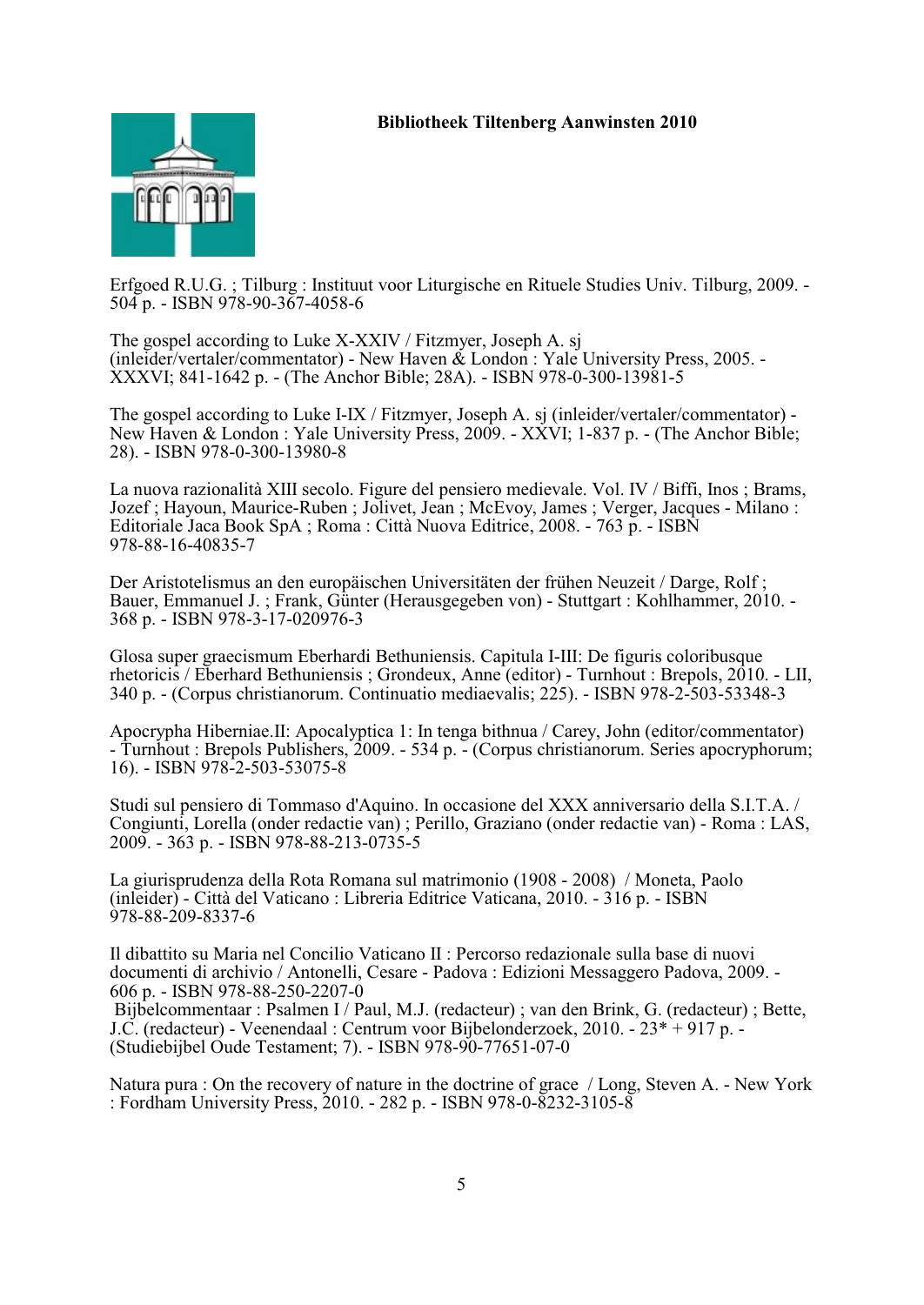

The christian west and its singers. The first thousand years / Page, Christopher - New Haven & London : Yale University Press, 2010. - 692 p. - ISBN 978-0-300-11257-3

Divine likeness : Toward a trinitarian anthropology of the family / Ouellet, Marc - Grand Rapids/Cambridge U.K. : Eerdmans, Wm. B. Publishing Company, 2006. - 242 p. - ISBN 978-0-8028-2633-0

Lexicon Nieuwe Testament : Alle Griekse woorden in het Nieuwe Testament : betekenissen, grammaticale vormen én hun Hebreeuwse en Aramese equivalenten. Met een alfabetische woordenlijst Hebreeuws/ Aramees - Grieks / Murre, Johan - Vught : Skandalon, 2010. - 974 p. - ISBN 978-90-76564-80-7

The myth of religious violence : Secular ideology and the roots of modern conflict / Cavanaugh, William T. - Oxford/New York : Oxford University Press, 2009. - 285 p. - ISBN 978-0-19-538504-5

Cipriano di Cartagine : Il vescovo nella Chiesa, La Chiesa nel vescovo / Carpin, Attilio - Bologna : Edizioni Studio Domenicano, 2006. - 282 p. - ISBN 88-7094-612-6

"ut reiecto paschali errore veritati insistamus". Nikolaus von Kues und seine Konzilsschrift "De reparatione kalendarii" / Müller, Tom - Münster : Aschendorff, 2010. - 368 p. - (Buchreihe der Cusanus-Gesellschaft; 17). - ISBN 978-3-402-10456-9

Special marriage cases : non-consummation, Pauline privilege, favor of the Faith, separation of spouses, validation-sanation, presumed death / Woestman, William H. omi ; Kowal, Wojciech omi - Ottawa : Saint Paul University. Faculty of Canon Law, 2008. - XII, 355 p. - ISBN 978-0-919261-61-7

Wer darf zum Priester geweiht werden? Eine Untersuchung der kanonischen Normen zur Eignungsprüfung des Weihekandidaten / Bitterli, Marius Johannes - Essen : Ludgerus Verlag, 10. - XI, 343 p. - (Beihefte zum Münsterischen Kommentar; 58). - ISBN 978-3-87497-271-2

From Aristotle to Darwin and Back Again : A journey in final causality, species and evolution / Gilson, Étienne ; Schönborn, Christoph op (voorwoord) ; Lyon, John (vertaler) - San Francisco : Ignatius Press, 2009. - XXII, 241 p. - ISBN 978-1-58617-169-8

Benedict XVI and the Sacred Liturgy : Proceedings of the First Fota International Liturgy Conference / Roy, Neil J. (editor) ; Rutherford, Janet E. (editor) - Dublin : Four Courts Press, 2010. - 204 p. - ISBN 978-1-84682-254-4

Die Gegenwart von Heiligen und Reliquien / Angenendt, Arnold ; Lutterbach, Hubertus (editor/inleider) - Münster : Aschendorff, 2010. - 260 p. - ISBN 978-3-402-12836-7

Chesed, caritas, diaconie, zakaat. 'Zorg voor de naaste' in jodendom, Christendom en islam / Sengers, Erik (redactie) ; Koet, Bart J. (redactie) - Delft : Eburon, 2010. - 71 p. - ISBN 978-90-5972-389-4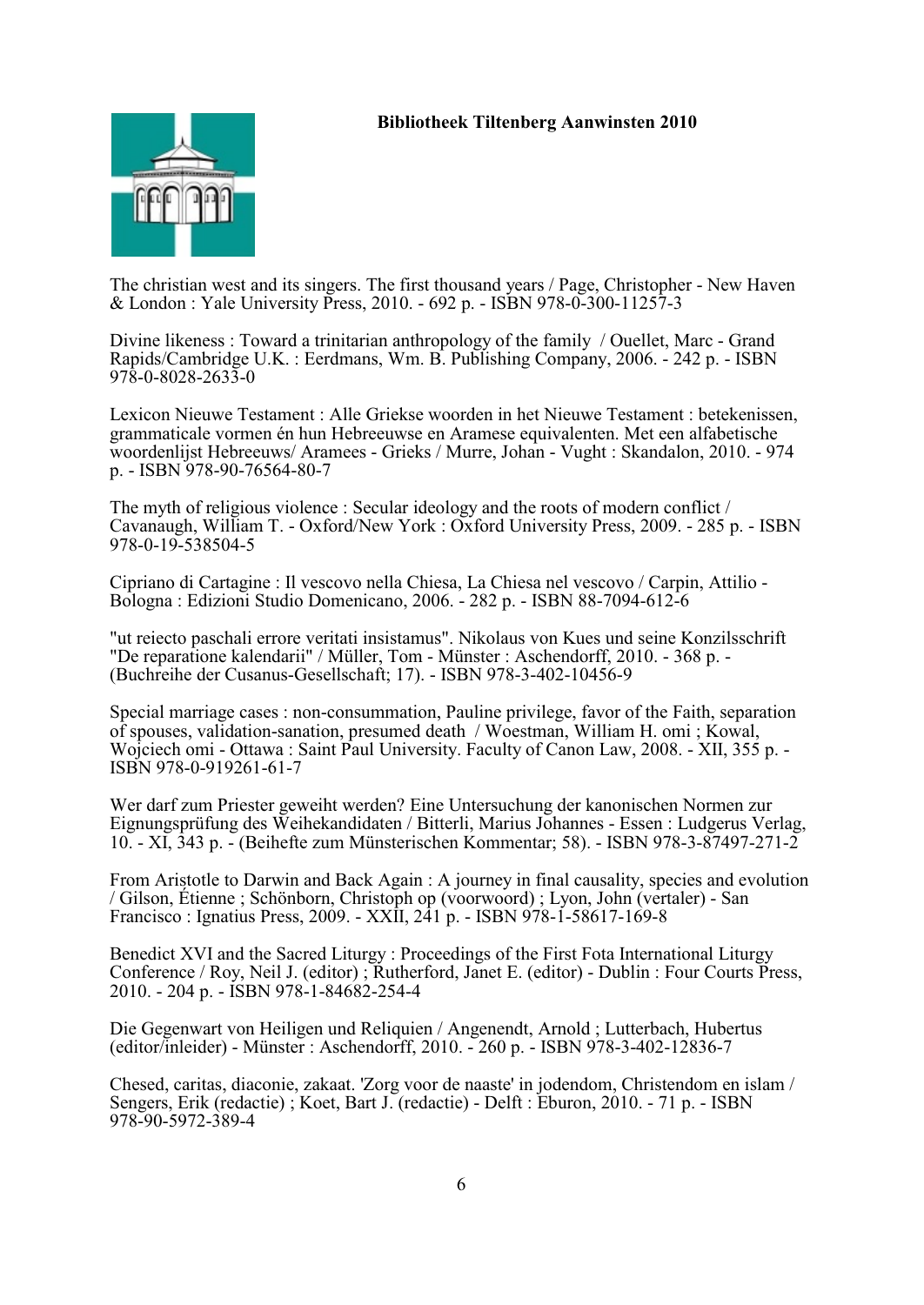

Handbook of Catholic Apologetics : Reasoned Answers to Questions of Faith / Kreeft, Peter ; Tacelli, Ronald K. sj - San Francisco : Ignatius Press, 2009. - 493 p. - ISBN 978-1-58617-279-4

Kirche - Zeichen unter den Völkern. Schriften zur Ekklesiologie und Okumene. Erster Halbband / Ratzinger, Joseph ; Müller, Gerhard Ludwig (voorwoord) - Freiburg-Basel-Wien : Herder, 2010. - XXIV, 5-691 p. - (Gesammelte Schriften / Ratzinger, Joseph; 8, 1). - ISBN 978-3-451-30218-3

Kirche - Zeichen unter den Völkern. Schriften zur Ekklesiologie und Okumene. Zweiter Halbband / Ratzinger, Joseph - Freiburg-Basel-Wien : Herder, 2010. - XXIV, 695-1487 p. - (Gesammelte Schriften / Ratzinger, Joseph; 8, 2).

Priester zijn / Suárez, Federico ; Hendriks, Jan W.M. (voorwoord) - Amsterdam : Stichting De Boog, 2010. - 244 p. - (Atrium : Theologische inleidingen; 1). - ISBN 90-6257-069-0

The natural desire to see God according to St. Thomas Aquinas and his interpreters / Feingold, Lawrence - Naples - Florida : Sapientia Press of Ave Maria University, 2010. - 490 p. - ISBN 978-1-932589-54-2

Die Inquisition im Hochmittelalter : Wurzeln, Bedeutung, Missbräuche / Buschbell. Christina - Hamburg : Diplomica, 2010. - 106 p. - ISBN 978-3-8366-8790-4

Glosa super graecismum Eberhardi Bethuniensis. Capitula I-III: De figuris coloribusque rhetoricis / Eberhard Bethuniensis ; Grondeux, Anne (editor) - Turnhout : Brepols, 2010. - LII, 340 p. - (Corpus christianorum. Continuatio mediaevalis; 225). - ISBN 978-2-503-53348-3

Reasonable faith / Haldane, John - London/New York : Routledge, 2010. - 200 p. - ISBN 978-0-415-43025-8

Recent catholic philosophy. The nineteenth century / Vincelette, Alan - Milwaukee (Wis.) : Marquette University Press, 2009. - 413 p. - ISBN 978-0-87462-756-5

Inspiration & interpretation : A theological introduction to sacred scripture / Farkasfalvy, Denis ocist. - Washington, D.C. : The Catholic University of America Press, 2010. - 251 p. - ISBN 978-0-8132-1746-8

The last superstition : A refutation of the new atheism / Feser, Edward - South Bend : St. Augustine's Press, 2008. - 299 p. - ISBN 978-1-58731-451-3

Gods filosofen : Hoe in de middeleeuwen de basis werd gelegd voor de moderne wetenschap / Hannam, James - Amsterdam : Nieuw Amsterdam, 2009. - 448 p. - ISBN 978-90-468-0791-0

John Henry Newman : Fighter, convert and cardinal / Mockler, Anthony - Oxford : Signal, 2010. - 207 p. - ISBN 978-1-904955-78-8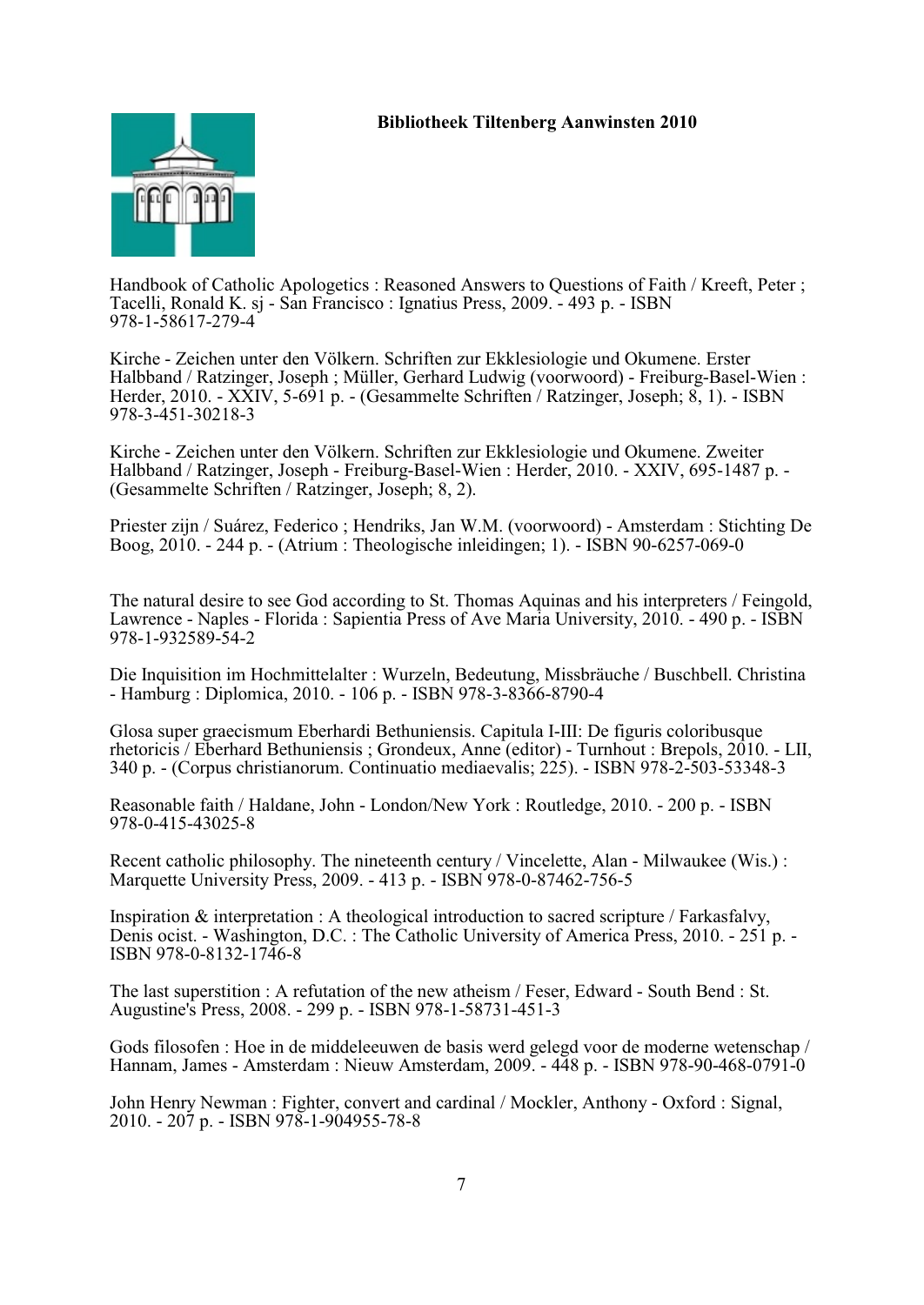

Insegnamenti di Benedetto XVI. V, 1 2009 (Gennaio-Giugno) / Benedictus XVI - Città del Vaticano : Libreria Editrice Vaticana, 2009. - XXXII, 1439 p. + ill. - ISBN 978-88-209-8374-1

Insegnamenti di Benedetto XVI. V, 2 2009 (Luglio-Dicembre) / Benedictus XVI - Città del Vaticano : Libreria Editrice Vaticana, 10. - XXV, 979 p. + ill. - ISBN 978-88-209-8373-4

Dante and the Blessed Virgin / McInerny, Ralph - Notre Dame (Ind.) : University of Notre Dame Press, 2010. - 164 p. - ISBN 978-0-268-03517-4

The nature of natural philosophy in the late middle ages / Grant, Edward - Washington, D.C. : The Catholic University of America Press, 2010. - 355 p. - ISBN 978-0-8132-1738-3

L' Eredità del magistero di Pio XII / Chenaux, Philippe (editor) - Città del Vaticano : Lateran University Press ; Città del Vaticano : Gregorian & Biblical Press, 2010. - 357 p. - ISBN 978-88-465-0687-0

Sermones de tempore I - CXXXV / Guillelmus Alverni ; Morenzoni, Franco (tekstbezorger) - Turnhout : Brepols, 2010. - LXXXVIII, 565 p. - (Corpus christianorum. Continuatio mediaevalis; 230). - ISBN 978-2-503-53389-6

On the clergy and their vestments : A new translation of books 2 - 3 of the Rationale divinorum officiorum / ; Thibodeau, Timothy M. (inleider/vertaler) - Chicago : University of Scranton Press, 2010. - 262 p. - ISBN 978-1-58966-191-2

Choosing from love : The concept of "Electio" in the structure of the human act according to Thomas Aquinas / Hendriks, Lambert J.M. - Siena : Cantagalli, 2010. - 358 p. - ISBN 978-88-8272-560-0

Bidden naar het oosten : Gebedsrichting in spiritualiteit en liturgie / te Velde, Johan - Nijmegen : Valkhof Pers, 2010. - 128 p. - ISBN 978 90 5625 323 3

Au service de la sagesse / Nodé-Langlois, Michel - Perpignan : Tempora, 2009. - 462 p. - ISBN 978 2 916053 68 4

The Sentences. Book 4 : On the doctrine of signs / Petrus Lombardus ; Silano, Giulio (vertaler) - Toronto : Pontifical Institute of Mediaeval Studies, 2008. - 304 p. - ISBN 978-0-88844-296-3

La novità mancata : Il valore probativo delle dichiarazioni delle parti dal Codice del 1983 alla Dignitas Connubii; il contributo della giurisprudenza rotale / Ripa, Andrea - Città del Vaticano : Pontificia Università Lateranense, 2010. - 262 p. - ISBN 978-88-465-0710-5

Der Primat des Nachfolgers Petri im Geheimnis der Kirche / Müller, Gerhard Ludwig (Herausgegeben von) ; Pichler, Karl (redacteur/vertaler) - Würzburg : Echter Verlag, 2010. - 207 p. - (Studien der Kongregation für die Glaubenslehre/Römische Texte und Studien; 4). - ISBN 978-3-429-03092-6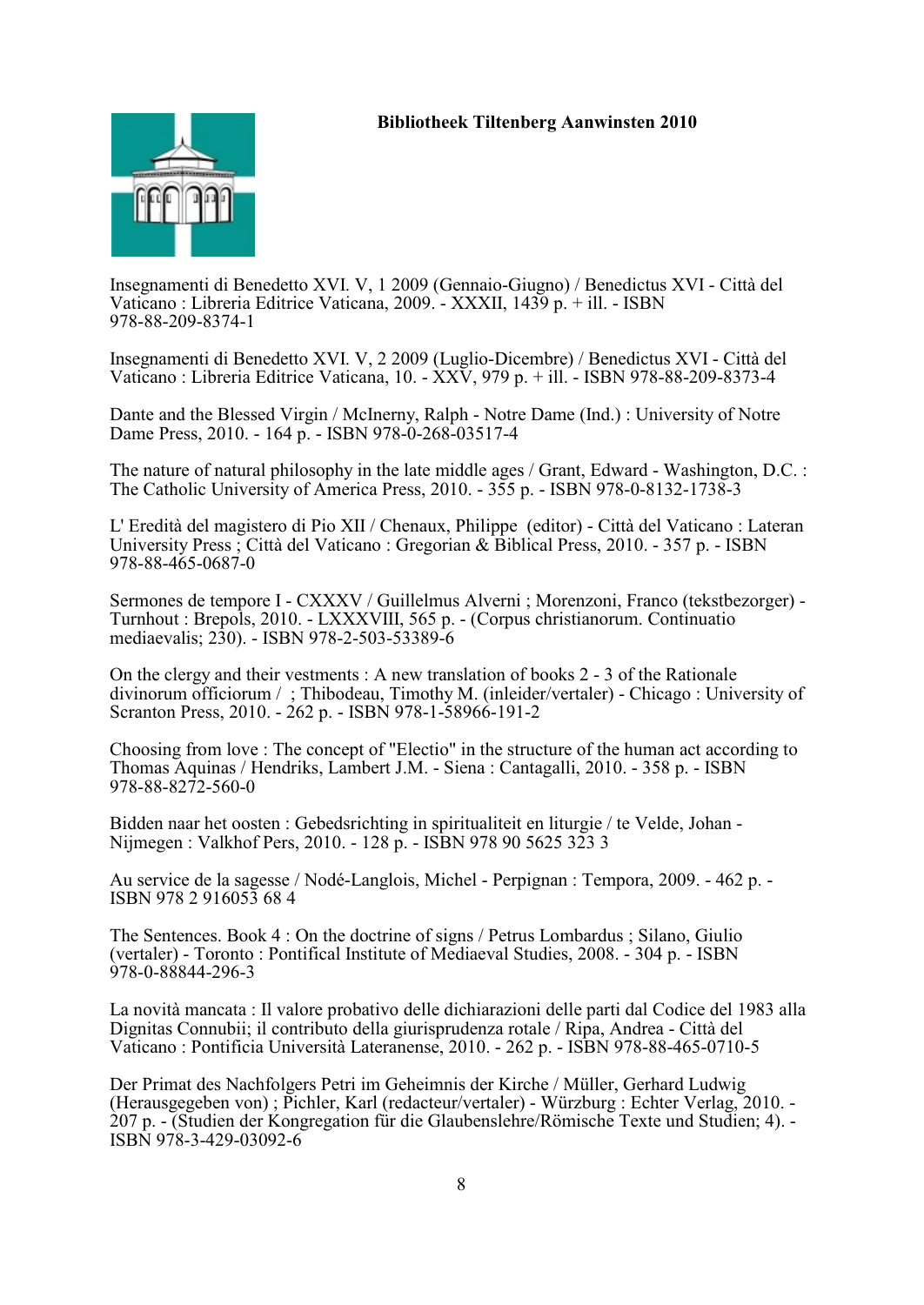

**Ein unbekannter Ratzinger : Die Habilitationsschrift von 1955 als Schlüssel zu seiner Theologie** / Verweyen, Hansjürgen - Regensburg : Friedrich Pustet, 2010. - 149 p. - ISBN 978-3-7917-2286-3

Weltoffen aus Treue : Studientag zum Zweiten Vatikanischen Konzil / Böttigheimer, Christoph ; Naab, Erich (Herausgegeben von) - Sankt Ottilien : EOS-Verlag, 2009. - 284 p. - ISBN 978-3-8306-7401-6

**Sacerdos ad altare** / Neckam, Alexander ; McDonough, Christopher J. - Turnhout : Brepols Publishers, 2010. - LXX, 294 p. - (Corpus christianorum. Continuatio mediaevalis; 227). - ISBN 978-2-503-53349-0

**De hominis miseria, mundi et inferni contemptu** / Hugo de Miromari - Turnhout : Brepols Publishers, 2010. - CVII, 390 p. - (Corpus christianorum. Continuatio mediaevalis; 234). - ISBN 978-2-503-53345-2

**Schritte über uns hinaus : Gesammelte Reden und Aufsätze I** / Spaemann, Robert - Stuttgart : Klett-Cotta, 2010. - 376 p. - ISBN 978-3-608-94248-4

**Päpstliche Weichenstellungen : Das Motu Proprio Summorum Pontificum Papst Benedikts XVI. und der Begleitbrief an die Bischöfe** / Weishaupt, Gero P. - Bonn : verlag für Kultur und Wissenschaft, 2010. - 222 p. - ISBN 978-3-86269-003-9

**Licht der Welt : Der Papst, die Kirche und die Zeichen der Zeit : Ein Gespräch mit Peter Seewald** / Seewald, Peter - Freiburg/Basel/Wien : Herder, 2010. - 253 p. - ISBN 978-3-451-32537-3

**Künder des Wortes und Diener eurer Freude : Theologie und Spiritualität des Weihesakramentes** / Ratzinger, Joseph ; Müller, Gerhard Ludwig (Herausgegeben von) - Freiburg/Basel/Wien : Herder, 2010. - 868 p. - ISBN 978-3-451-33055-1

**International Theological Commission : Vol. II Texts and documents 1986-2007** / International Theological Commission ; Sharkey, Michael (editor) ; Weinandy, Thomas G. ofm cap (editor) - San Francisco (Calif.) : Ignatius Press, 2009. - VIII, 465 p. - ISBN 978-1-58617-226-8

**Ridders van Malta : 900 jaar monniken en militairen** / Stevens, Hans - Zutphen : Walburg Pers, 2008. - 303 p. : ill. - ISBN 978-90-5730-601-3

**Lire la bible au moyen âge : Essais d'herméneutique médiévale** / Dahan, Gilbert - Genève : Librairie Droz, 2009. - 448 p. - ISBN 978-2-600-00538-8

**De kruistochten : De strijd om het Heilige Land** / Asbridge, Thomas - Houten : Spectrum ; Antwerpen : Standaard, 2010. - 784 p. - ISBN 978 90 274 2436 5